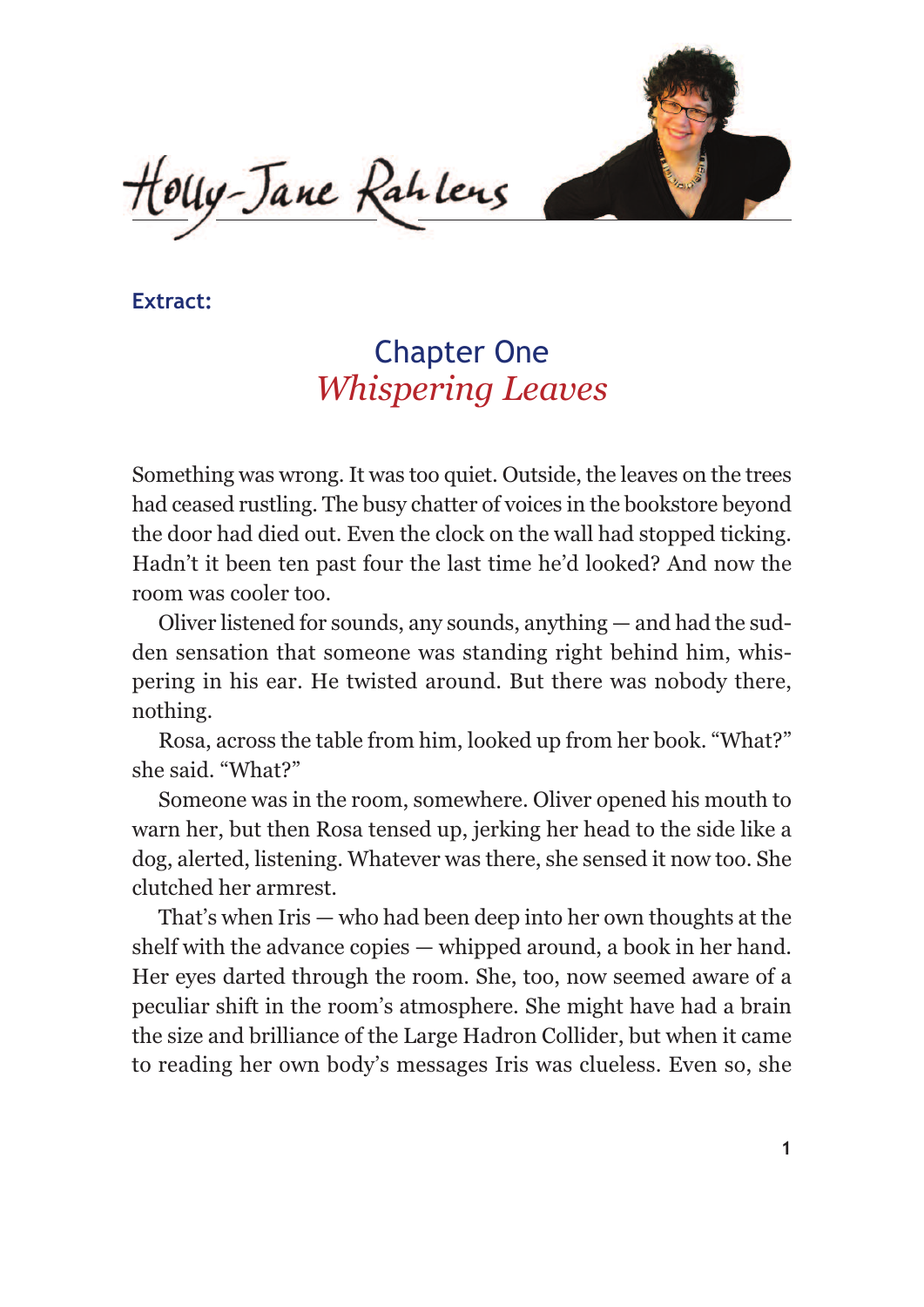must have realized that her heart was hammering away faster than usual, because she raised a hand to her chest as if to steady her heart, forgetting she had a book in her hand. It fell to the floor just as a clap of thunder boomed. Lightning lit up the room — KRAKK!

The children gasped.

Oliver heard quick steps. The door to the shop's main room swung open and the fresh, wet-earthy smell of the bonsai in the bookstore flooded the backroom. Cornelia Eichfeld, owner of the Whispering Leaves Bookstore, popped her head in. Behind her Oliver could see several customers and two-meter-high shelves stacked with books. Scattered among the books were miniature trees — the bonsai — displayed and lit as if in an art gallery, each tree its own little potted landscape.

"I'm afraid you'll have to begin without me," Cornelia said. "Bernd's running late. He just called. Sorry." As usual, the words were strung together in a breathless way, making everyone think she was in a rush. "Must get back to my customers. Ciao ciao." She threw a smile at the children, but still spooked, they just stared. "Hey, are you kids okay?" Her eyes zoomed into Oliver.

Oliver nodded, but when he opened his mouth to say that they were all right, a wheeze came out instead.

"Oliver?" Cornelia asked.

"I'm fine," he managed, clearing his throat and reaching into his backpack. He pulled out his mini inhaler. "I'm allergic to something in the room. That's all." He put the mouthpiece between his lips,breathed in and sprayed, inhaling the mist. He gave Cornelia a cheerful smile and waited for his chest to relax.

"You kids aren't afraid of some thunder and lightning out there, are you? 'Cause if — "

"Certainly not! You just surprised us, that's all," said Iris, picking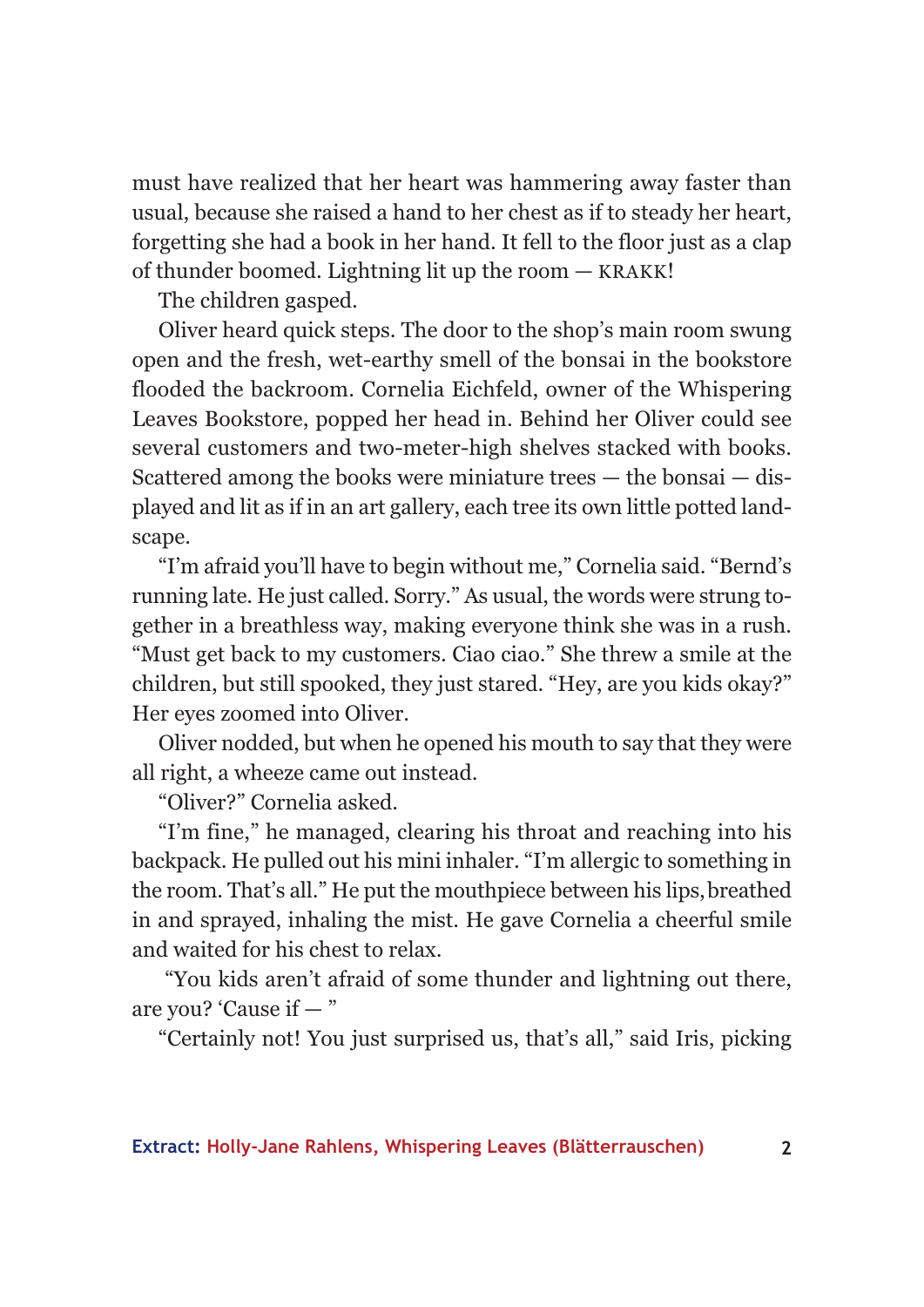up the book she'd dropped. "I was quietly contemplating the complexities of lightning and how its vibrations travel through the air and cause sound, also known as thunder, when you came in and — "

"Uh-huh," said Cornelia. Clearly, she wasn't interested.

But even more clearly, Oliver realized, Iris wasn't prepared to let Cornelia know that something weird had just happened in the room. Neither was Rosa, for she hadn't said anything either. Whatever was there, or had been there, it was theirs and no one else's.

"You can tell me all about it later," said Cornelia to Iris with a kind smile. She caught sight of the manga and vintage comics in front of Oliver, and Rosa's pile of teen romantasy paperbacks. "You have enough to keep you busy. It's just you. Emil called in sick, and everyone else is gone for vacation. Okay?"

The children nodded.

"And no fighting over books." Cornelia looked at Iris and then at Rosa. "Everyone has her own taste. How on earth will you ever know what you like, unless you try everything out? You're not born with taste. You acquire it." She turned to go ... but then took one more look around the room. Oliver thought he saw her face cloud up, but it was hard to tell because it had so much going on. She had smile lines around her mouth, crows' feet radiating outwards from her eyes like fireworks, and frown wrinkles stretching across her forehead like the folds of skin on a bulldog's brow. Oliver's father thought he was being funny when he said she looked just like her bonsai — prehistoric — but he only succeeded in sounding mean.

Cornelia gave the children one last "Ciao ciao" and returned to her customers, her long white braid trailing behind her.

Rosa, Oliver, and Iris were alone again.

Or were they?

They waited for a sign of whatever it was that had spooked them, but it was gone. They started breathing again.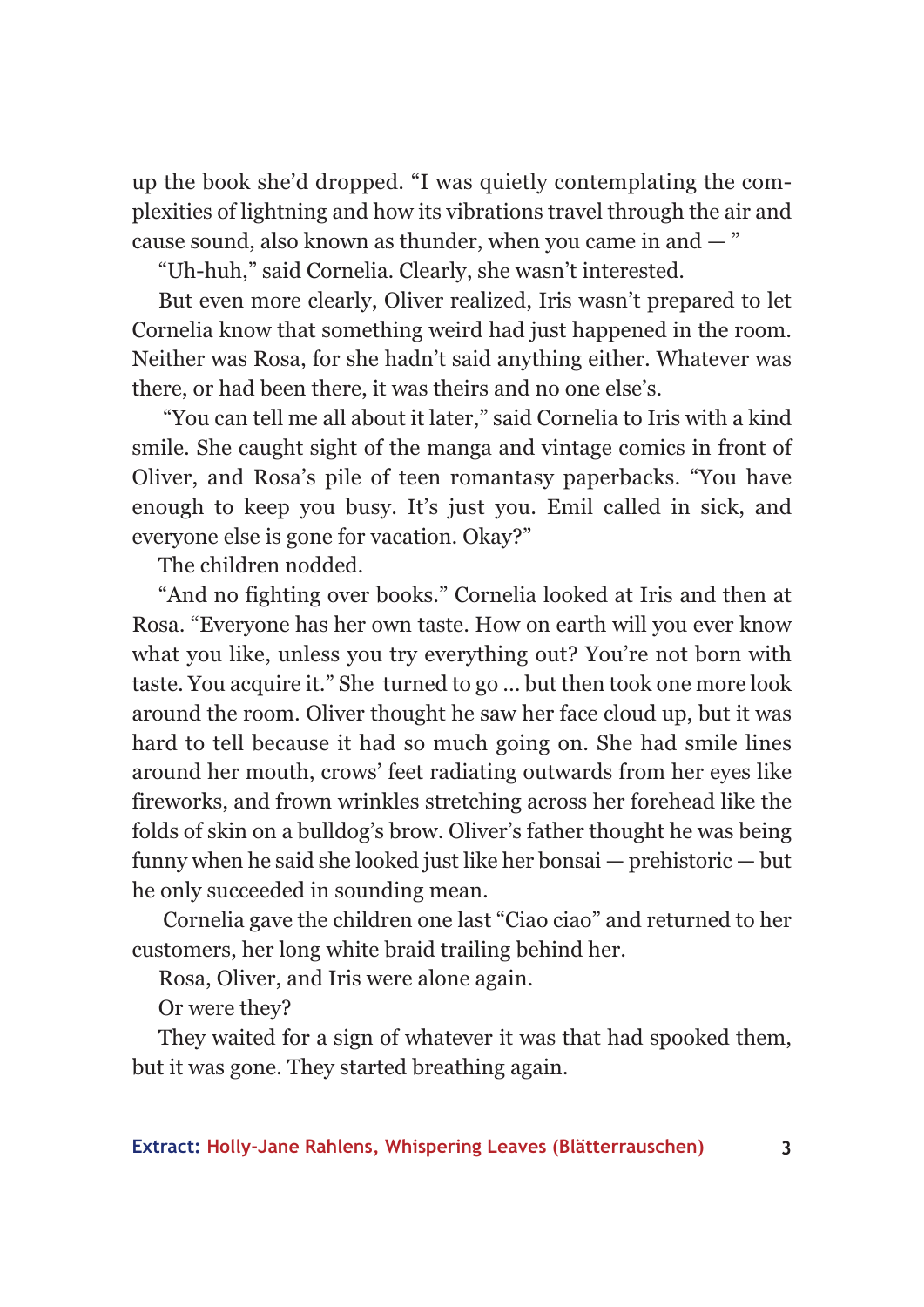"You do know, of course," Iris began, "that thunder is actually  $-$ "

"Yeah, yeah, we know all about it," said Oliver who, of course, knew absolutely nothing at all about thunder. He just didn't want Iris to go off on one of her tangents. She creeped him out. She talked like an adult. Contemplating the complexities of lightning? Hello? Why didn't she talk her age? For a twelve-year-old she knew way too much. He was thirteen and she was already a grade ahead of him, which, he had to admit, had as much to do with him as her: he'd gotten left back once, the year he'd come down with asthma and had been out of school so much. But he'd still managed to get into Gymnasium — much to his father's disbelief. "You and Gymnasium?" his father always said, looking up from his video game or his fifth beer or his betting ticket. "Ha! I won't hold my breath."

Oliver fished a green gel pen out of his pencil case.

"So pleased to hear you know all about thunder," said Iris to Oliver. "One less thing for me to have to explain." She plunked down on her chair. She was a plump child and a bit clumsy, and her arm accidentally bumped against the boy. She might as well have been a zombie such was the look of sheer horror on Oliver's face when limb met limb.

Iris pretended not to notice. She got looks like that all the time. She did not do well with children. And they did not do well with her. Maybe if she dressed differently things would go better for her, Oliver thought. Today she looked like a parrot: washed out red corduroy pants, a size too large; a purple and orange checked blouse that made him dizzy just looking at it; a green quilted vest. Aha — maybe that was why he was wheezing. It was likely padded with down feathers. He was allergic to them.

Oliver started to sketch a parrot: its head, its body, the —

"So," Iris said, pouring herself some cola, "What was that all about?" She meant whatever it was that had spooked them. "How eldritch." She took a sip of her drink and burped softly.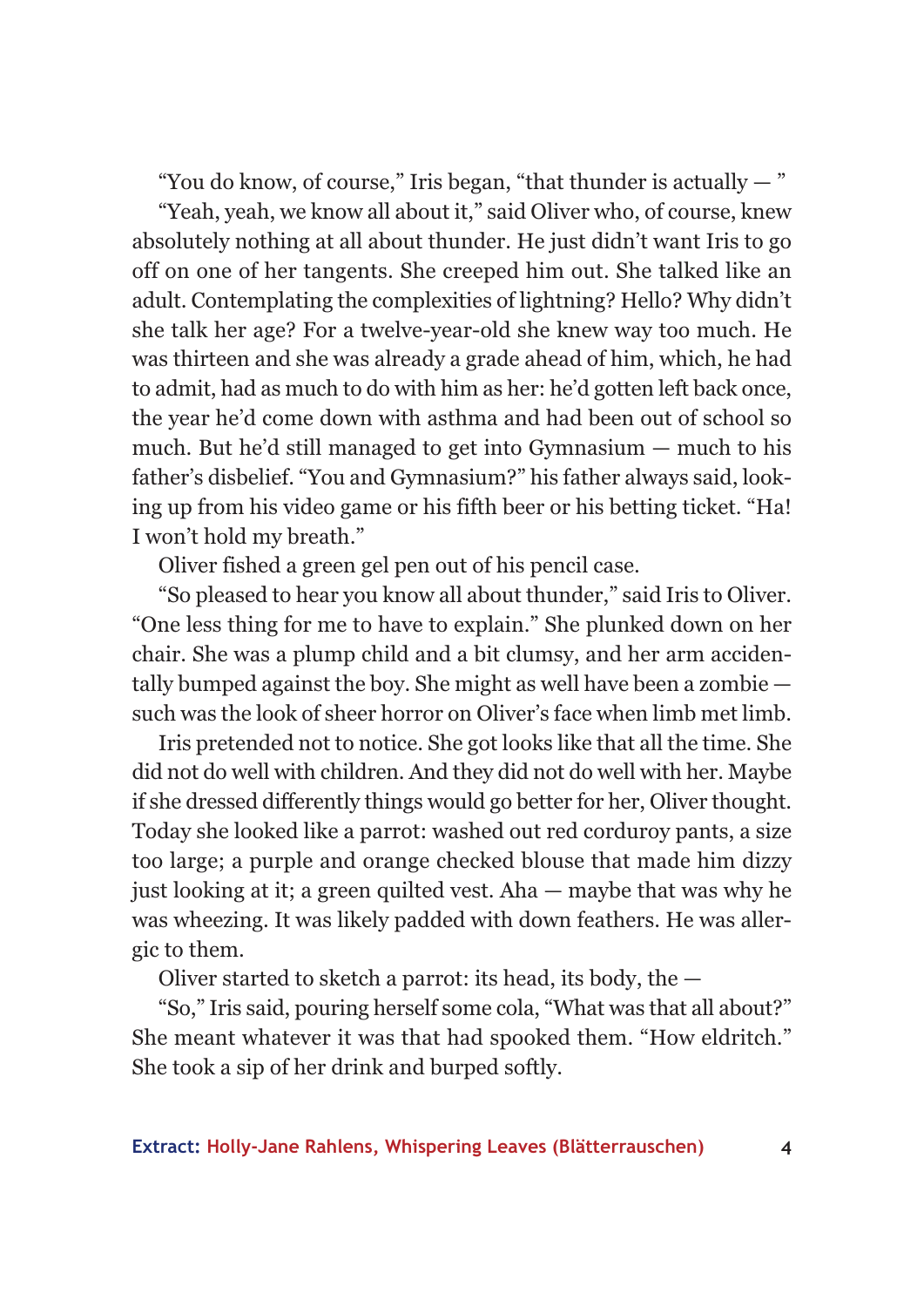No one said anything — mostly because Oliver was trying to figure out what "eldritch" meant, and Rosa, who probably knew it meant "sinister," was still too shaken to speak.

Oliver noticed that the knuckles on Rosa's right hand were white from clutching her armrest. That's how frightened she was. Her left hand, though, just lay on the tabletop, lifeless under that skin-colored rubbery glove she wore. He wished he could see what was under it. He guessed it was some kind of mechanical hand, like a robot's, and the glove was supposed to protect it and make it look real. That's what his mother told him, and she knew almost everything about everyone in the house. She was the janitor. In truth, his father was the janitor, but he never did anything in the building any more except make noise when he came home from the corner bar. Oliver's mother, Heide-Marie Richter, did the caretaking  $-$  on top of running her own hairdresser's around the corner, Heidi & Hair. Oliver helped her out a lot around the building and even had his own master key. Sometimes there had been another helper: Oliver's brother Thilo. But now he was gone. No one knows if he  $-$  No! Oliver didn't want to think about his brother: not now. It made him too angry. At Thilo. At his father. Even at his mother. And at himself too.

Oliver studied Rosa's prosthetic glove. It was a good copy of a hand. It had veins, creases at the knuckles, and nails with half moons. But you could tell something wasn't right because it was lifeless — until she used it, of course, which he hadn't seen her do yet. He hardly ever saw Rosa around anymore, and this was only his third time at reading club.

Oliver wondered if the fingers could actually squiggle around electronically. Maybe her wrist even rotated. It would be so cool to sketch it. If only  $-$ 

"What are you staring at?" Rosa said to Oliver: haughty, angry, annoyed, hurt, self-conscious — a whole gamut of emotions was squeezed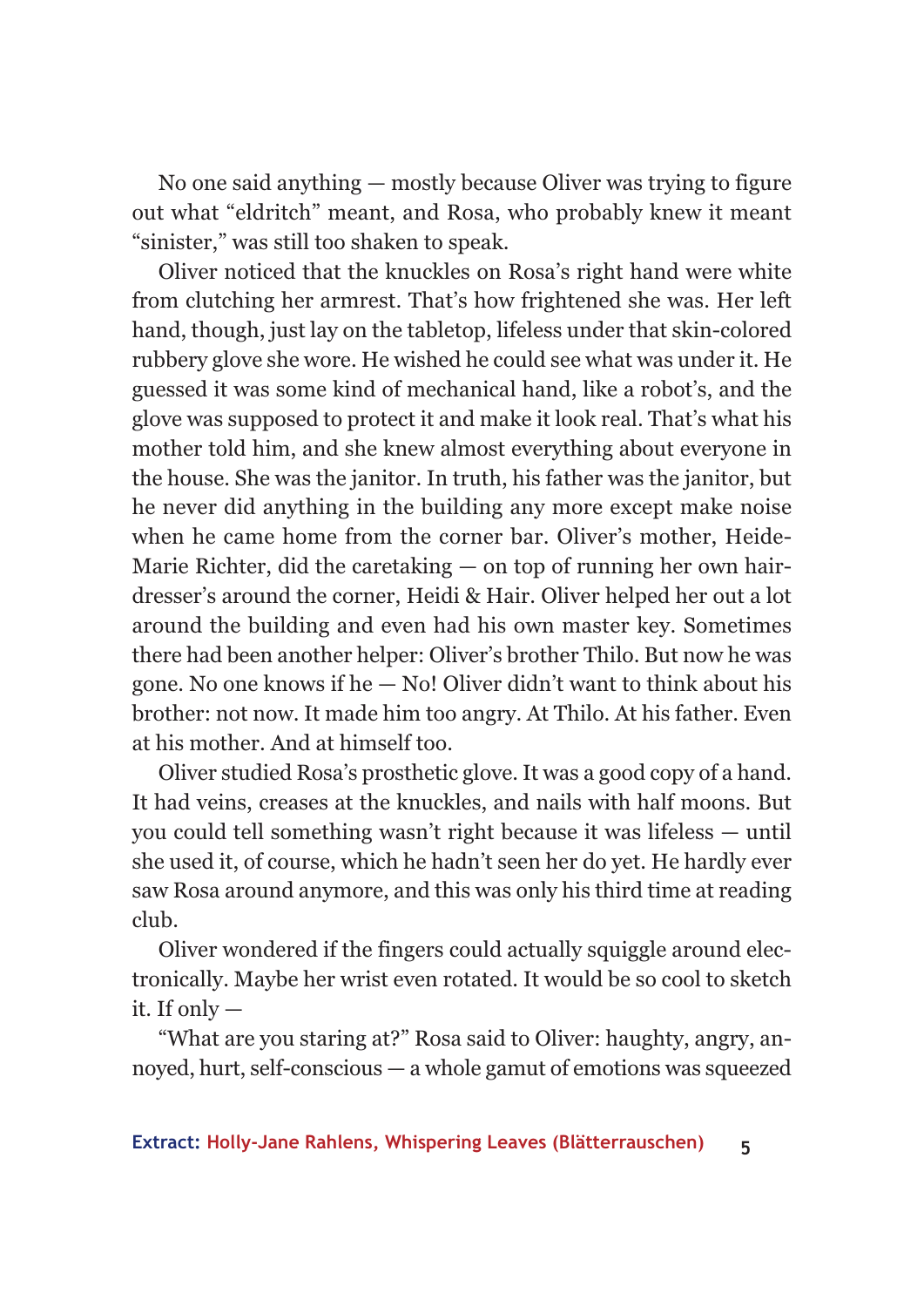into that one statement. But mostly, at least to Oliver, she sounded haughty. She'd always been a little like that, but ever since the accident a year ago, it had gotten worse. A heroine at twelve! She saved her little sister Lily from getting run over by a car by pushing her away and getting hit herself. It was even in the evening news. Maybe she had a right to be haughty. But still.

"Hello?" said Rosa. "Are you deaf? What are you — "

"Sorry," Oliver said. He didn't want to make Rosa feel uncomfortable. He looked away and started sketching again in his notebook. A minute or two passed while Iris and then Rosa, too, followed his skillful hand move across the paper. He'd forgotten about the parrot and was drawing a lightning bolt with a silver gel pen. The girls watched as Oliver wrote the word K-R-A-A-K in bold comic book-lettering above the vertical zigzag.

KRAKK was the name Oliver gave his bonsai. Every member of the Whispering Leaves Reading Club — there were currently nine in total — had a bonsai in the store. It was their job to care for their tree, and in return they got free reading material. Iris had a dwarf apple tree and Rosa a miniature red maple, slender and straight. Oliver chose a weather-beaten plant with hundreds of tiny dark green leaves and a knotted trunk, bent all the way over to the right as if the wind had blown across it for a trillion and a half years. Its bark had been hollowed out, which made it look as if it had been struck by lightning thus KRAKK! Oliver couldn't believe it, but Cornelia told him it was an olive tree: his namesake! She also explained that miniature olive trees were rugged little plants. She said she hadn't been surprised at all that he had chosen that one.

Oliver had known Cornelia ever since he could remember. She was kind to him, and always had something nice to say about his drawings. She got her hair cut at his mother's shop, Heidi & Hair, so she saw the drawings his mother Scotch-taped to her station mirror. For months,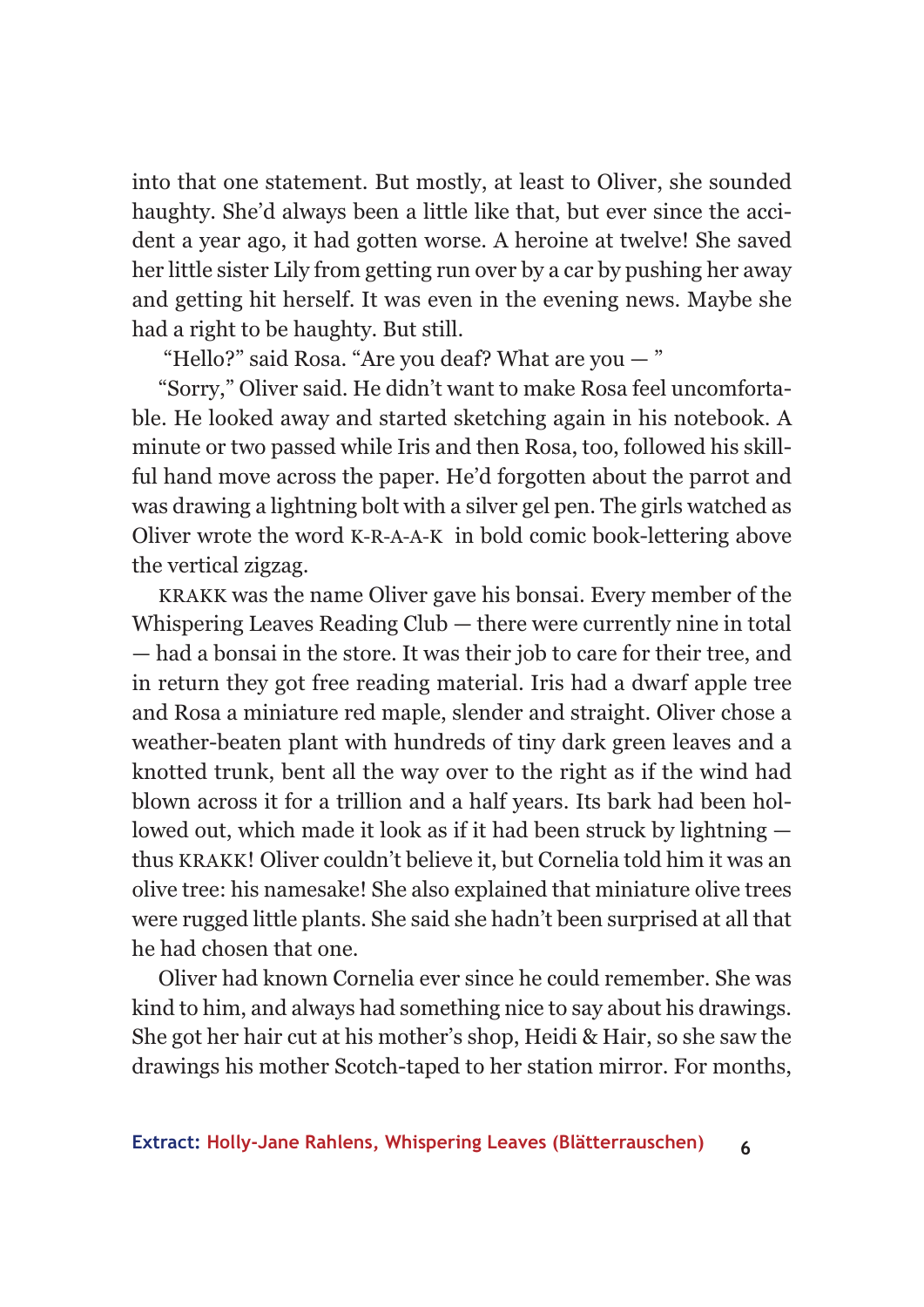Cornelia had been after him to join the reading club, but he wasn't a reader and always found some excuse not to go. "She's trying to save you from turning out like me," his father would say and then laugh. In the end, when Oliver didn't have any more excuses, he agreed to try it out. If Thilo had known Oliver was going to a reading club he'd laugh his head off.

Outside in the courtyard, the leaves on the trees — brown, red and yellow — were rustling up a storm. Oliver listened for the crisp, crinkly sound they made. His bedroom window faced the courtyard with its giant oaks. He liked falling asleep to the sound of their rustling.

The lights flickered. The children looked up, anxious, listening for strange sounds. A fly was buzzing, but that was all.

Iris jumped up and hopped over to the window facing the courtyard. It was a large courtyard, with a flowering garden, a cobblestoned walkway with pruned hedges, antique gaslights, two benches, a sandbox, and a seesaw, as well as entrances to the building's garden house and its north and south wings.

Oliver had grown up in that courtyard. When he had been seven, and wealthier families like Rosa's had started moving into the newly converted condominiums, Rosa had occasionally joined him on the seesaw. But that had been a long time ago. After that, he had used to watch her playing with her girlfriends from his bedroom window, but ever since the accident they had stopped coming.

Iris was studying the leaves, probably trying to discover some hidden pattern they were making as they fell. Or maybe the scratchy, tapping sounds they made when they hit the window was a secret code she was hoping to decipher. She turned back around to the children. "Well, whatever it was, it certainly wasn't a ghost! Ghosts don't exist."

Oliver didn't believe in ghosts either, but his eyes scanned the room for telltale signs of their existence anyway: he saw boxes with books, shelves with books, another table with books, the door to the bath-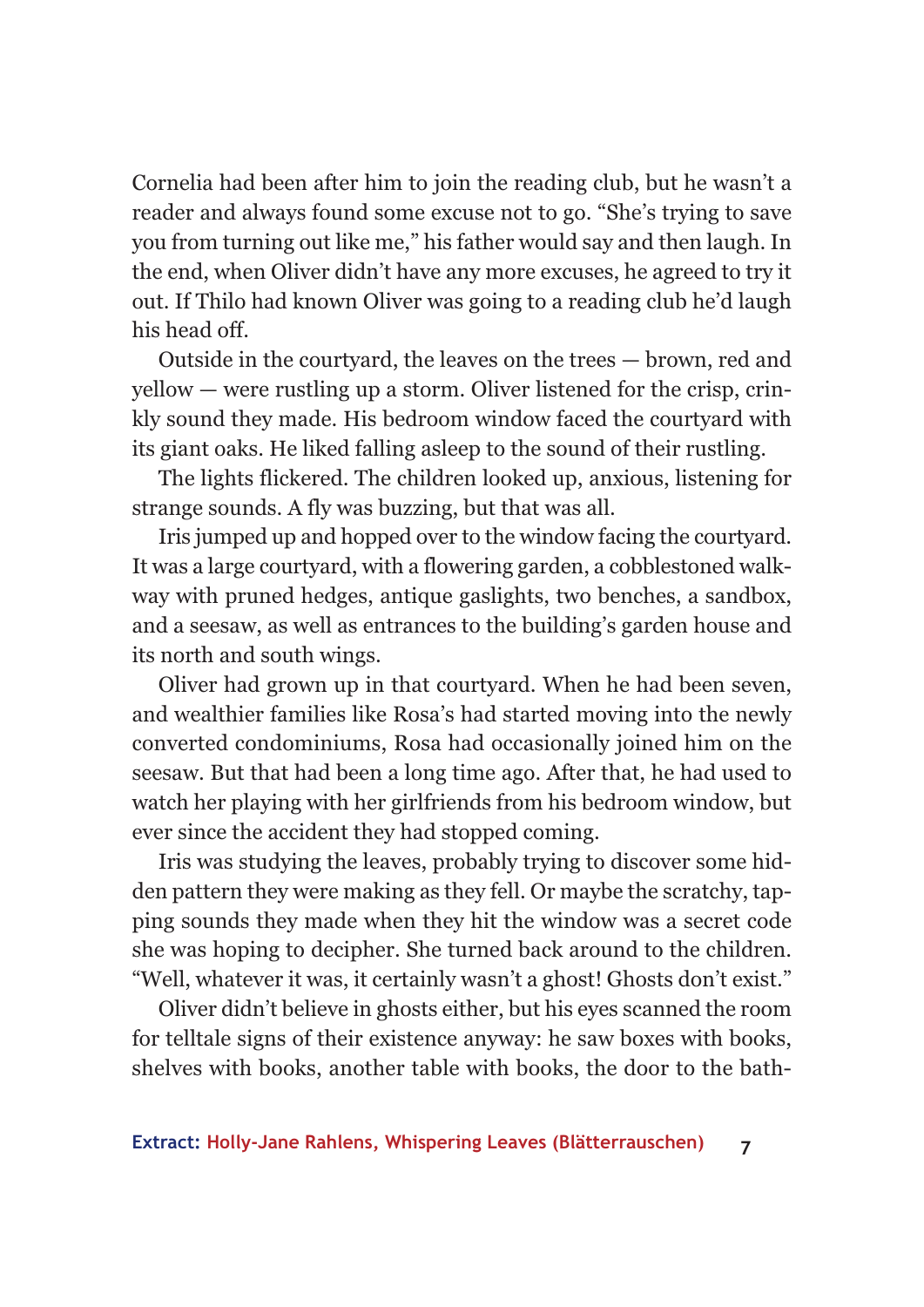room and the door and window to the courtyard. His eyes rested on a shelf where a state-of-the-art espresso machine reigned. That contraption had more buttons on it than an airplane cockpit.

"So if it wasn't a ghost, what was it?" Iris asked.

"Why don't you tell us already," said Rosa. "That's what you want to do anyway."

"All right!" Iris said brightly, unperturbed by Rosa's rudeness, "then I'll tell you."

Rosa snorted.

"The sudden drop in temperature is probably from the drafty door," Iris announced, pointing to the courtyard.

"But I felt someone, something, in here," Oliver whispered. "Right behind me. I heard it."

Iris lowered her voice for effect. "That can be caused by a low-frequency sound wave. Or a magnetic field." She threw him a smile, exhibiting two front teeth the size of Moses' stone tablets. One tooth protruded like a fang. Oliver almost laughed at the sight, but that would have been mean. Instead, he asked, "How do you know all that?"

"Because I read," answered the girl. She looked at the manga open in front of Oliver. And then at Rosa's teen romantasy novels. "Real books, of course."

Rosa snorted again.

"A magnetic field?" Oliver said, ignoring the affront.

"It can be generated by electronic equipment."

"But there are only books back here," said Rosa.

Iris pointed out the espresso machine. "That thing over there has enough electronic parts in it to keep the International Space Station orbiting for at least another decade."

It was a joke, but no one laughed, because at that very moment the sky outside blackened — as if someone had come along and casually flicked on night mode. The children rose and went to the window